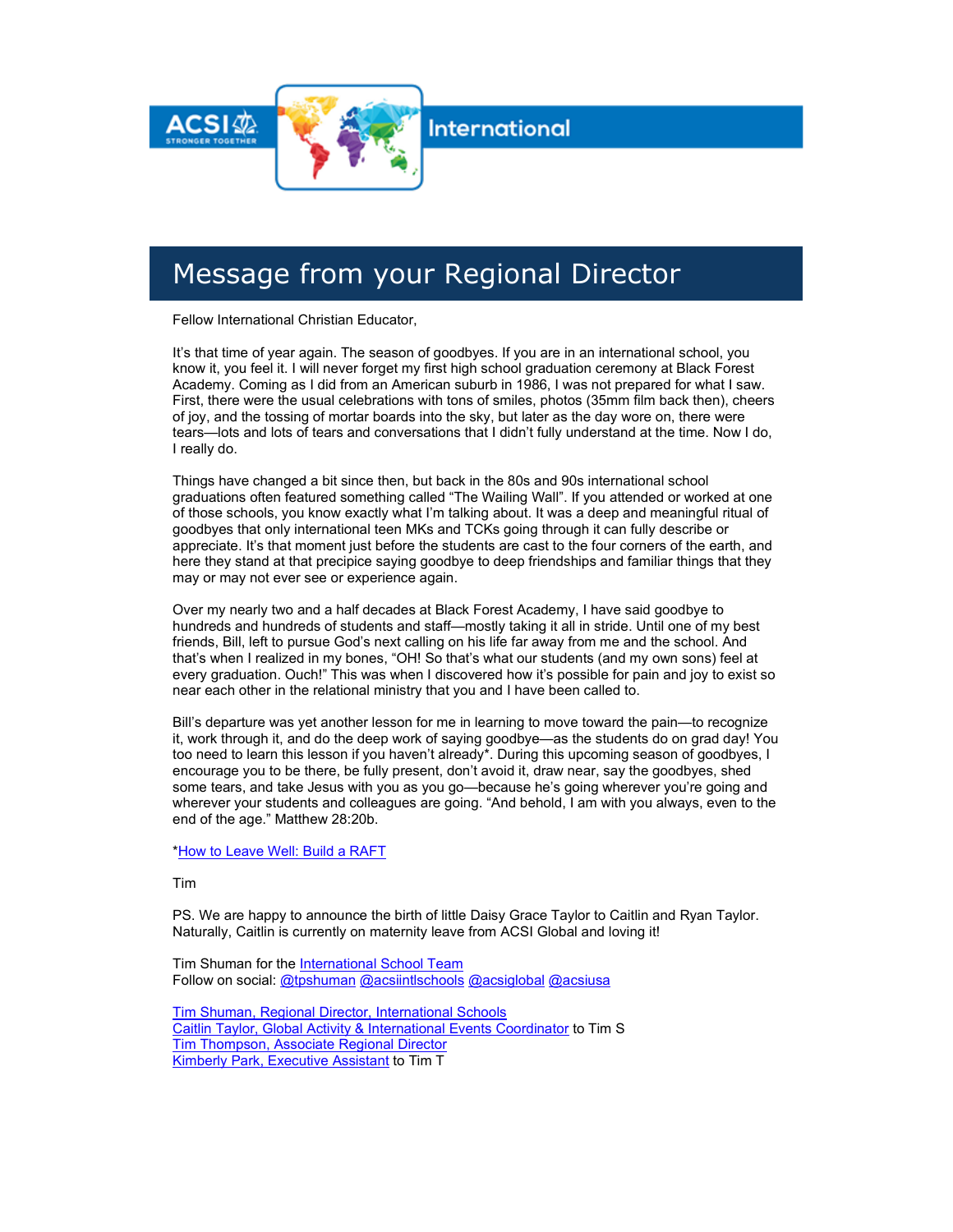# Coming Up

- [PFO2Go Online](http://link.acsi.org/c/7/eyJhaSI6ODcyOTMzMTMsImUiOiJ0aW1fc2h1bWFuQGFjc2kub3JnIiwicmkiOiJjb250YWN0LTViOGU4OGI4M2I2M2U4MTE4MGQwMDJiZmMwYTgwMTcyLWRhYjgyOTA0ZjFkMDQzNWY5MDAzMWJmMzBkMjkzZTUzIiwicnEiOiIwMi1iMjIxMjMtNTk5N2EzNTQ4ZTE5NDk1Zjg4N2VhYWQwZmRiOGFlNTUiLCJwaCI6bnVsbCwibSI6ZmFsc2UsInVpIjoiOCIsInVuIjoiIiwidSI6Imh0dHA6Ly9saW5rLmFjc2kub3JnL2MvNi8_VD1PRGN5T1RNek1UTSUzQU1ESXRZakl4TVRnM0xXRXdNR05oWldJMU1HWXdORFF5T0dWaE9EUTBZVFF6WkdZeVpHUTBOR0V4JTNBWTNCc1FHSm1ZV05oWkdWdGVTNWtaUSUzQVkyOXVkR0ZqZEMwMU5EaGlaVEExTURRd05qTmxPREV4T0RCa01EQXlZbVpqTUdFNE1ERTNNaTFtWkRJNU16QTFOelExTXpVME1HVTVPRGRoT1Roa1ptWmpaRGRqWlRWbE9RJTNBWm1Gc2MyVSUzQU1UQSUzQSUzQWFIUjBjSE02THk5M2QzY3VZV056YVM1dmNtY3ZaMnh2WW1Gc0wybHVkR1Z5Ym1GMGFXOXVZV3d0YzJOb2IyOXNjeTlsZG1WdWRITXZjR1p2TW1kdlAxOWpiR1JsWlQxWk0wSnpVVWRLYlZsWFRtaGFSMVowWlZNMWExcFJKVE5rSlROa0puSmxZMmx3YVdWdWRHbGtQV052Ym5SaFkzUXROVFE0WW1Vd05UQTBNRFl6WlRneE1UZ3daREF3TW1KbVl6QmhPREF4TnpJdFptUXlPVE13TlRjME5UTTFOREJsT1RnM1lUazRaR1ptWTJRM1kyVTFaVGttWlhOcFpEMWlORE0xTnpFek1DMHdNbVEyTFdWaU1URXRPREV4TXkwd01EQmtNMkV3TTJaaFlXWSZLPVMyaVBNdnRjZGNETzYtXzhEdGctc2cmX2NsZGVlPXhqMmtXUmtTRmprWW9VMXp3SVJpb0lGZ1BCOGE0VTZLUF9qVEFXUzAwLU1DSTRGS0Q1R1NvTGNJTzNGeW0tS1cmcmVjaXBpZW50aWQ9Y29udGFjdC01YjhlODhiODNiNjNlODExODBkMDAyYmZjMGE4MDE3Mi1kYWI4MjkwNGYxZDA0MzVmOTAwMzFiZjMwZDI5M2U1MyZlc2lkPTY3OTg0YTM3LTY1YzYtZWMxMS04MTFiLTAwMGQzYTAxY2ZkMyJ9/8_jcf_KoJdCbmh6zd4br0w) now includes a section on Child Safety. Register your incoming staff now. Leaders, let us know if you need access to review the course.
- Our **Fall 2022 Job Fair Tour** is ready to go with stops at GCU, Baylor, and Liberty universities (in that order). You can register now.
- Save the date for the [2022 Fall Virtual Job Fair](http://link.acsi.org/c/7/eyJhaSI6ODcyOTMzMTMsImUiOiJ0aW1fc2h1bWFuQGFjc2kub3JnIiwicmkiOiJjb250YWN0LTViOGU4OGI4M2I2M2U4MTE4MGQwMDJiZmMwYTgwMTcyLWRhYjgyOTA0ZjFkMDQzNWY5MDAzMWJmMzBkMjkzZTUzIiwicnEiOiIwMi1iMjIxMjMtNTk5N2EzNTQ4ZTE5NDk1Zjg4N2VhYWQwZmRiOGFlNTUiLCJwaCI6bnVsbCwibSI6ZmFsc2UsInVpIjoiMTAiLCJ1biI6IiIsInUiOiJodHRwczovL3d3dy5hY3NpLm9yZy9nbG9iYWwvaW50ZXJuYXRpb25hbC1zY2hvb2xzL2V2ZW50cy9qb2ItZmFpci8yMDIyLWZhbGwtdmlydHVhbC1qb2ItZmFpcj9fY2xkZWU9eGoya1dSa1NGamtZb1UxendJUmlvSUZnUEI4YTRVNktQX2pUQVdTMDAtTUNJNEZLRDVHU29MY0lPM0Z5bS1LVyZyZWNpcGllbnRpZD1jb250YWN0LTViOGU4OGI4M2I2M2U4MTE4MGQwMDJiZmMwYTgwMTcyLWRhYjgyOTA0ZjFkMDQzNWY5MDAzMWJmMzBkMjkzZTUzJmVzaWQ9Njc5ODRhMzctNjVjNi1lYzExLTgxMWItMDAwZDNhMDFjZmQzIn0/mNvdjdiLULO1JXeMRRLJqw) on 15–16 November. We are researching new platforms to host the fair. Details to follow.
- [ISLC 2023.](http://link.acsi.org/c/7/eyJhaSI6ODcyOTMzMTMsImUiOiJ0aW1fc2h1bWFuQGFjc2kub3JnIiwicmkiOiJjb250YWN0LTViOGU4OGI4M2I2M2U4MTE4MGQwMDJiZmMwYTgwMTcyLWRhYjgyOTA0ZjFkMDQzNWY5MDAzMWJmMzBkMjkzZTUzIiwicnEiOiIwMi1iMjIxMjMtNTk5N2EzNTQ4ZTE5NDk1Zjg4N2VhYWQwZmRiOGFlNTUiLCJwaCI6bnVsbCwibSI6ZmFsc2UsInVpIjoiMTEiLCJ1biI6IiIsInUiOiJodHRwczovL3d3dy5hY3NpLm9yZy9nbG9iYWwvaW50ZXJuYXRpb25hbC1zY2hvb2xzL2V2ZW50cy9pc2xjLTIwMjMvP19jbGRlZT14ajJrV1JrU0Zqa1lvVTF6d0lSaW9JRmdQQjhhNFU2S1BfalRBV1MwMC1NQ0k0RktENUdTb0xjSU8zRnltLUtXJnJlY2lwaWVudGlkPWNvbnRhY3QtNWI4ZTg4YjgzYjYzZTgxMTgwZDAwMmJmYzBhODAxNzItZGFiODI5MDRmMWQwNDM1ZjkwMDMxYmYzMGQyOTNlNTMmZXNpZD02Nzk4NGEzNy02NWM2LWVjMTEtODExYi0wMDBkM2EwMWNmZDMifQ/7nA9M4Ppn0hDOdiWRL-8kg) Wherever you serve, please make plans to join your fellow leaders at the International School Leader Conference (ISLC) in beautiful Dubrovnik, Croatia on 23–25 April 2023. I'm pleased to announce that Dr. Roger Parrott, President of Belhaven University will be joining us. Check out his new boo[k Opportunity Leadership.](http://link.acsi.org/c/7/eyJhaSI6ODcyOTMzMTMsImUiOiJ0aW1fc2h1bWFuQGFjc2kub3JnIiwicmkiOiJjb250YWN0LTViOGU4OGI4M2I2M2U4MTE4MGQwMDJiZmMwYTgwMTcyLWRhYjgyOTA0ZjFkMDQzNWY5MDAzMWJmMzBkMjkzZTUzIiwicnEiOiIwMi1iMjIxMjMtNTk5N2EzNTQ4ZTE5NDk1Zjg4N2VhYWQwZmRiOGFlNTUiLCJwaCI6bnVsbCwibSI6ZmFsc2UsInVpIjoiMTIiLCJ1biI6IiIsInUiOiJodHRwczovL3d3dy5hbWF6b24uY29tL09wcG9ydHVuaXR5LUxlYWRlcnNoaXAtUGxhbm5pbmctR2V0dGluZy1SZXN1bHRzL2RwLzA4MDI0MjMyMTM_X2NsZGVlPXhqMmtXUmtTRmprWW9VMXp3SVJpb0lGZ1BCOGE0VTZLUF9qVEFXUzAwLU1DSTRGS0Q1R1NvTGNJTzNGeW0tS1cmcmVjaXBpZW50aWQ9Y29udGFjdC01YjhlODhiODNiNjNlODExODBkMDAyYmZjMGE4MDE3Mi1kYWI4MjkwNGYxZDA0MzVmOTAwMzFiZjMwZDI5M2U1MyZlc2lkPTY3OTg0YTM3LTY1YzYtZWMxMS04MTFiLTAwMGQzYTAxY2ZkMyJ9/-XQ1_FMWTe_1tkFPunjtrQ)
- Please mark your calendars for [2023 ICEC Asia](http://link.acsi.org/c/7/eyJhaSI6ODcyOTMzMTMsImUiOiJ0aW1fc2h1bWFuQGFjc2kub3JnIiwicmkiOiJjb250YWN0LTViOGU4OGI4M2I2M2U4MTE4MGQwMDJiZmMwYTgwMTcyLWRhYjgyOTA0ZjFkMDQzNWY5MDAzMWJmMzBkMjkzZTUzIiwicnEiOiIwMi1iMjIxMjMtNTk5N2EzNTQ4ZTE5NDk1Zjg4N2VhYWQwZmRiOGFlNTUiLCJwaCI6bnVsbCwibSI6ZmFsc2UsInVpIjoiMTMiLCJ1biI6IiIsInUiOiJodHRwczovL3d3dy5hY3NpLm9yZy9nbG9iYWwvaW50ZXJuYXRpb25hbC1zY2hvb2xzL2V2ZW50cy9pY2VjLWFzaWEtMjAyMz9fY2xkZWU9eGoya1dSa1NGamtZb1UxendJUmlvSUZnUEI4YTRVNktQX2pUQVdTMDAtTUNJNEZLRDVHU29MY0lPM0Z5bS1LVyZyZWNpcGllbnRpZD1jb250YWN0LTViOGU4OGI4M2I2M2U4MTE4MGQwMDJiZmMwYTgwMTcyLWRhYjgyOTA0ZjFkMDQzNWY5MDAzMWJmMzBkMjkzZTUzJmVzaWQ9Njc5ODRhMzctNjVjNi1lYzExLTgxMWItMDAwZDNhMDFjZmQzIn0/syhIvKXe6W03B9Df6mwCJQ) in-person in Jakarta 23–25 November 2023. Details to follow.

### News, Articles & Other Ideas

- Heads of School, read our "Salary and Benefits in International Schools" report on page 15 in the latest [ACSI Research in Brief.](http://link.acsi.org/c/7/eyJhaSI6ODcyOTMzMTMsImUiOiJ0aW1fc2h1bWFuQGFjc2kub3JnIiwicmkiOiJjb250YWN0LTViOGU4OGI4M2I2M2U4MTE4MGQwMDJiZmMwYTgwMTcyLWRhYjgyOTA0ZjFkMDQzNWY5MDAzMWJmMzBkMjkzZTUzIiwicnEiOiIwMi1iMjIxMjMtNTk5N2EzNTQ4ZTE5NDk1Zjg4N2VhYWQwZmRiOGFlNTUiLCJwaCI6bnVsbCwibSI6ZmFsc2UsInVpIjoiMTQiLCJ1biI6IiIsInUiOiJodHRwczovL3d3dy5hY3NpLm9yZy9kb2NzL2RlZmF1bHQtc291cmNlL3dlYnNpdGUtcHVibGlzaGluZy9yZXNlYXJjaC9yZXNlYXJjaC1pbi1icmllZi1zcHJpbmctMjAyMi0odi0zKS5wZGY_X2NsZGVlPXhqMmtXUmtTRmprWW9VMXp3SVJpb0lGZ1BCOGE0VTZLUF9qVEFXUzAwLU1DSTRGS0Q1R1NvTGNJTzNGeW0tS1cmcmVjaXBpZW50aWQ9Y29udGFjdC01YjhlODhiODNiNjNlODExODBkMDAyYmZjMGE4MDE3Mi1kYWI4MjkwNGYxZDA0MzVmOTAwMzFiZjMwZDI5M2U1MyZlc2lkPTY3OTg0YTM3LTY1YzYtZWMxMS04MTFiLTAwMGQzYTAxY2ZkMyJ9/F3IgtsV0MyE2Vlz0puNwgA) See another mentio[n here.](http://link.acsi.org/c/7/eyJhaSI6ODcyOTMzMTMsImUiOiJ0aW1fc2h1bWFuQGFjc2kub3JnIiwicmkiOiJjb250YWN0LTViOGU4OGI4M2I2M2U4MTE4MGQwMDJiZmMwYTgwMTcyLWRhYjgyOTA0ZjFkMDQzNWY5MDAzMWJmMzBkMjkzZTUzIiwicnEiOiIwMi1iMjIxMjMtNTk5N2EzNTQ4ZTE5NDk1Zjg4N2VhYWQwZmRiOGFlNTUiLCJwaCI6bnVsbCwibSI6ZmFsc2UsInVpIjoiMTUiLCJ1biI6IiIsInUiOiJodHRwczovL2Jsb2cuYWNzaS5vcmcvdGllLXRoYXQtYmluZHMtcmVsYXRpb25zaGlwcz9fY2xkZWU9eGoya1dSa1NGamtZb1UxendJUmlvSUZnUEI4YTRVNktQX2pUQVdTMDAtTUNJNEZLRDVHU29MY0lPM0Z5bS1LVyZyZWNpcGllbnRpZD1jb250YWN0LTViOGU4OGI4M2I2M2U4MTE4MGQwMDJiZmMwYTgwMTcyLWRhYjgyOTA0ZjFkMDQzNWY5MDAzMWJmMzBkMjkzZTUzJmVzaWQ9Njc5ODRhMzctNjVjNi1lYzExLTgxMWItMDAwZDNhMDFjZmQzIn0/FsrE-D0rzMgMmz8KhcoXqA)
- ACSI is launching a "Maximize Your Membership" series of webinars this month. Check out upcoming topic[s here.](http://link.acsi.org/c/7/eyJhaSI6ODcyOTMzMTMsImUiOiJ0aW1fc2h1bWFuQGFjc2kub3JnIiwicmkiOiJjb250YWN0LTViOGU4OGI4M2I2M2U4MTE4MGQwMDJiZmMwYTgwMTcyLWRhYjgyOTA0ZjFkMDQzNWY5MDAzMWJmMzBkMjkzZTUzIiwicnEiOiIwMi1iMjIxMjMtNTk5N2EzNTQ4ZTE5NDk1Zjg4N2VhYWQwZmRiOGFlNTUiLCJwaCI6bnVsbCwibSI6ZmFsc2UsInVpIjoiMTYiLCJ1biI6IiIsInUiOiJodHRwczovL3d3dy5hY3NpLm9yZy9tZW1iZXJzaGlwL21heGltaXplLXlvdXItbWVtYmVyc2hpcD9fY2xkZWU9eGoya1dSa1NGamtZb1UxendJUmlvSUZnUEI4YTRVNktQX2pUQVdTMDAtTUNJNEZLRDVHU29MY0lPM0Z5bS1LVyZyZWNpcGllbnRpZD1jb250YWN0LTViOGU4OGI4M2I2M2U4MTE4MGQwMDJiZmMwYTgwMTcyLWRhYjgyOTA0ZjFkMDQzNWY5MDAzMWJmMzBkMjkzZTUzJmVzaWQ9Njc5ODRhMzctNjVjNi1lYzExLTgxMWItMDAwZDNhMDFjZmQzIn0/YTOImAvZ-Out0MRKJrNH9w)
- English teachers. I admit poetry has not been a serious interest of mine, but if I had had a Christian teacher or professor like Malcolm Guite I think poetry could have played a more prominent role in my life[. In this lecture](http://link.acsi.org/c/7/eyJhaSI6ODcyOTMzMTMsImUiOiJ0aW1fc2h1bWFuQGFjc2kub3JnIiwicmkiOiJjb250YWN0LTViOGU4OGI4M2I2M2U4MTE4MGQwMDJiZmMwYTgwMTcyLWRhYjgyOTA0ZjFkMDQzNWY5MDAzMWJmMzBkMjkzZTUzIiwicnEiOiIwMi1iMjIxMjMtNTk5N2EzNTQ4ZTE5NDk1Zjg4N2VhYWQwZmRiOGFlNTUiLCJwaCI6bnVsbCwibSI6ZmFsc2UsInVpIjoiMTciLCJ1biI6IiIsInUiOiJodHRwczovL3d3dy55b3V0dWJlLmNvbS93YXRjaD92PVJURzNaS2c3SW80Jl9jbGRlZT14ajJrV1JrU0Zqa1lvVTF6d0lSaW9JRmdQQjhhNFU2S1BfalRBV1MwMC1NQ0k0RktENUdTb0xjSU8zRnltLUtXJnJlY2lwaWVudGlkPWNvbnRhY3QtNWI4ZTg4YjgzYjYzZTgxMTgwZDAwMmJmYzBhODAxNzItZGFiODI5MDRmMWQwNDM1ZjkwMDMxYmYzMGQyOTNlNTMmZXNpZD02Nzk4NGEzNy02NWM2LWVjMTEtODExYi0wMDBkM2EwMWNmZDMifQ/9y885AndxCNpXpaXvQ6PTA) (lecture makes it sound boring, it's not!) Dr. Guite gives an outstanding example of how to naturally integrate faith and poetry. Who knew a rainstick could move us.
- Speaking of poetry, our friend Sean Beckett, Christian poet, and the instructor is offering a Young Poet's Mentoring Program this summer—for free! Please pass this on to one of your promising students. Sean is taking applications now until late May[. Learn more](http://link.acsi.org/c/7/eyJhaSI6ODcyOTMzMTMsImUiOiJ0aW1fc2h1bWFuQGFjc2kub3JnIiwicmkiOiJjb250YWN0LTViOGU4OGI4M2I2M2U4MTE4MGQwMDJiZmMwYTgwMTcyLWRhYjgyOTA0ZjFkMDQzNWY5MDAzMWJmMzBkMjkzZTUzIiwicnEiOiIwMi1iMjIxMjMtNTk5N2EzNTQ4ZTE5NDk1Zjg4N2VhYWQwZmRiOGFlNTUiLCJwaCI6bnVsbCwibSI6ZmFsc2UsInVpIjoiMTgiLCJ1biI6IiIsInUiOiJodHRwczovL2RvY3MuZ29vZ2xlLmNvbS9kb2N1bWVudC9kLzFlRmNnTjI5MGl4V3ptS1RjWkd5V0JpSFB5OVg5VEp0VWZ6QmFsakMzYl9NL2VkaXQ_X2NsZGVlPXhqMmtXUmtTRmprWW9VMXp3SVJpb0lGZ1BCOGE0VTZLUF9qVEFXUzAwLU1DSTRGS0Q1R1NvTGNJTzNGeW0tS1cmcmVjaXBpZW50aWQ9Y29udGFjdC01YjhlODhiODNiNjNlODExODBkMDAyYmZjMGE4MDE3Mi1kYWI4MjkwNGYxZDA0MzVmOTAwMzFiZjMwZDI5M2U1MyZlc2lkPTY3OTg0YTM3LTY1YzYtZWMxMS04MTFiLTAwMGQzYTAxY2ZkMyJ9/aNVMkfd8q2npgmj5qqBkBg)  [here.](http://link.acsi.org/c/7/eyJhaSI6ODcyOTMzMTMsImUiOiJ0aW1fc2h1bWFuQGFjc2kub3JnIiwicmkiOiJjb250YWN0LTViOGU4OGI4M2I2M2U4MTE4MGQwMDJiZmMwYTgwMTcyLWRhYjgyOTA0ZjFkMDQzNWY5MDAzMWJmMzBkMjkzZTUzIiwicnEiOiIwMi1iMjIxMjMtNTk5N2EzNTQ4ZTE5NDk1Zjg4N2VhYWQwZmRiOGFlNTUiLCJwaCI6bnVsbCwibSI6ZmFsc2UsInVpIjoiMTgiLCJ1biI6IiIsInUiOiJodHRwczovL2RvY3MuZ29vZ2xlLmNvbS9kb2N1bWVudC9kLzFlRmNnTjI5MGl4V3ptS1RjWkd5V0JpSFB5OVg5VEp0VWZ6QmFsakMzYl9NL2VkaXQ_X2NsZGVlPXhqMmtXUmtTRmprWW9VMXp3SVJpb0lGZ1BCOGE0VTZLUF9qVEFXUzAwLU1DSTRGS0Q1R1NvTGNJTzNGeW0tS1cmcmVjaXBpZW50aWQ9Y29udGFjdC01YjhlODhiODNiNjNlODExODBkMDAyYmZjMGE4MDE3Mi1kYWI4MjkwNGYxZDA0MzVmOTAwMzFiZjMwZDI5M2U1MyZlc2lkPTY3OTg0YTM3LTY1YzYtZWMxMS04MTFiLTAwMGQzYTAxY2ZkMyJ9/aNVMkfd8q2npgmj5qqBkBg)
- If you are interested in US school news from a Christian perspective check out [Schooled](http://link.acsi.org/c/7/eyJhaSI6ODcyOTMzMTMsImUiOiJ0aW1fc2h1bWFuQGFjc2kub3JnIiwicmkiOiJjb250YWN0LTViOGU4OGI4M2I2M2U4MTE4MGQwMDJiZmMwYTgwMTcyLWRhYjgyOTA0ZjFkMDQzNWY5MDAzMWJmMzBkMjkzZTUzIiwicnEiOiIwMi1iMjIxMjMtNTk5N2EzNTQ4ZTE5NDk1Zjg4N2VhYWQwZmRiOGFlNTUiLCJwaCI6bnVsbCwibSI6ZmFsc2UsInVpIjoiMTkiLCJ1biI6IiIsInUiOiJodHRwczovL3duZy5vcmcvcm91bmR1cHMvc2Nob29sZWQ_X2NsZGVlPXhqMmtXUmtTRmprWW9VMXp3SVJpb0lGZ1BCOGE0VTZLUF9qVEFXUzAwLU1DSTRGS0Q1R1NvTGNJTzNGeW0tS1cmcmVjaXBpZW50aWQ9Y29udGFjdC01YjhlODhiODNiNjNlODExODBkMDAyYmZjMGE4MDE3Mi1kYWI4MjkwNGYxZDA0MzVmOTAwMzFiZjMwZDI5M2U1MyZlc2lkPTY3OTg0YTM3LTY1YzYtZWMxMS04MTFiLTAwMGQzYTAxY2ZkMyJ9/PzjrQMcv8UYhxdSyizTHuw) by World News Group.
- This brand new book[, Faith on the Move: A Devotional for MK/TCK Teens in Cross-](http://link.acsi.org/c/7/eyJhaSI6ODcyOTMzMTMsImUiOiJ0aW1fc2h1bWFuQGFjc2kub3JnIiwicmkiOiJjb250YWN0LTViOGU4OGI4M2I2M2U4MTE4MGQwMDJiZmMwYTgwMTcyLWRhYjgyOTA0ZjFkMDQzNWY5MDAzMWJmMzBkMjkzZTUzIiwicnEiOiIwMi1iMjIxMjMtNTk5N2EzNTQ4ZTE5NDk1Zjg4N2VhYWQwZmRiOGFlNTUiLCJwaCI6bnVsbCwibSI6ZmFsc2UsInVpIjoiMjAiLCJ1biI6IiIsInUiOiJodHRwczovL3d3dy5hbWF6b24uY29tL2dwL3Byb2R1Y3QvQjA5V1dDSzUzVy8_X2NsZGVlPXhqMmtXUmtTRmprWW9VMXp3SVJpb0lGZ1BCOGE0VTZLUF9qVEFXUzAwLU1DSTRGS0Q1R1NvTGNJTzNGeW0tS1cmcmVjaXBpZW50aWQ9Y29udGFjdC01YjhlODhiODNiNjNlODExODBkMDAyYmZjMGE4MDE3Mi1kYWI4MjkwNGYxZDA0MzVmOTAwMzFiZjMwZDI5M2U1MyZlc2lkPTY3OTg0YTM3LTY1YzYtZWMxMS04MTFiLTAwMGQzYTAxY2ZkMyJ9/IiRQL5aH141ClQOYy3aAbA)[Cultural Transition,](http://link.acsi.org/c/7/eyJhaSI6ODcyOTMzMTMsImUiOiJ0aW1fc2h1bWFuQGFjc2kub3JnIiwicmkiOiJjb250YWN0LTViOGU4OGI4M2I2M2U4MTE4MGQwMDJiZmMwYTgwMTcyLWRhYjgyOTA0ZjFkMDQzNWY5MDAzMWJmMzBkMjkzZTUzIiwicnEiOiIwMi1iMjIxMjMtNTk5N2EzNTQ4ZTE5NDk1Zjg4N2VhYWQwZmRiOGFlNTUiLCJwaCI6bnVsbCwibSI6ZmFsc2UsInVpIjoiMjAiLCJ1biI6IiIsInUiOiJodHRwczovL3d3dy5hbWF6b24uY29tL2dwL3Byb2R1Y3QvQjA5V1dDSzUzVy8_X2NsZGVlPXhqMmtXUmtTRmprWW9VMXp3SVJpb0lGZ1BCOGE0VTZLUF9qVEFXUzAwLU1DSTRGS0Q1R1NvTGNJTzNGeW0tS1cmcmVjaXBpZW50aWQ9Y29udGFjdC01YjhlODhiODNiNjNlODExODBkMDAyYmZjMGE4MDE3Mi1kYWI4MjkwNGYxZDA0MzVmOTAwMzFiZjMwZDI5M2U1MyZlc2lkPTY3OTg0YTM3LTY1YzYtZWMxMS04MTFiLTAwMGQzYTAxY2ZkMyJ9/IiRQL5aH141ClQOYy3aAbA) would make such a great GRAD gift for your seniors! Highly recommended. Contact [Interaction International](mailto:office@interactionintl.org) for bulk orders.
- "I have a new hobby. I love to make teenagers cry." This one is good for us all.  $I$  Am [Proud of You.](http://link.acsi.org/c/7/eyJhaSI6ODcyOTMzMTMsImUiOiJ0aW1fc2h1bWFuQGFjc2kub3JnIiwicmkiOiJjb250YWN0LTViOGU4OGI4M2I2M2U4MTE4MGQwMDJiZmMwYTgwMTcyLWRhYjgyOTA0ZjFkMDQzNWY5MDAzMWJmMzBkMjkzZTUzIiwicnEiOiIwMi1iMjIxMjMtNTk5N2EzNTQ4ZTE5NDk1Zjg4N2VhYWQwZmRiOGFlNTUiLCJwaCI6bnVsbCwibSI6ZmFsc2UsInVpIjoiMjEiLCJ1biI6IiIsInUiOiJodHRwczovL3d3dy5jcmFpZ3Rob21wc29uLm9yZy8yMDIyLzA0LzE5L2ltLXByb3VkLW9mLXlvdS8_X2NsZGVlPXhqMmtXUmtTRmprWW9VMXp3SVJpb0lGZ1BCOGE0VTZLUF9qVEFXUzAwLU1DSTRGS0Q1R1NvTGNJTzNGeW0tS1cmcmVjaXBpZW50aWQ9Y29udGFjdC01YjhlODhiODNiNjNlODExODBkMDAyYmZjMGE4MDE3Mi1kYWI4MjkwNGYxZDA0MzVmOTAwMzFiZjMwZDI5M2U1MyZlc2lkPTY3OTg0YTM3LTY1YzYtZWMxMS04MTFiLTAwMGQzYTAxY2ZkMyJ9/kbkUxZyRfJUW1K3sgow7XA)
- This makes so much sense to me, so why didn't I work harder at it? Being bilingual [slows down brain aging.](http://link.acsi.org/c/7/eyJhaSI6ODcyOTMzMTMsImUiOiJ0aW1fc2h1bWFuQGFjc2kub3JnIiwicmkiOiJjb250YWN0LTViOGU4OGI4M2I2M2U4MTE4MGQwMDJiZmMwYTgwMTcyLWRhYjgyOTA0ZjFkMDQzNWY5MDAzMWJmMzBkMjkzZTUzIiwicnEiOiIwMi1iMjIxMjMtNTk5N2EzNTQ4ZTE5NDk1Zjg4N2VhYWQwZmRiOGFlNTUiLCJwaCI6bnVsbCwibSI6ZmFsc2UsInVpIjoiMjIiLCJ1biI6IiIsInUiOiJodHRwczovL3d3dy5icmFpbnRvbW9ycm93LmNvbS8yMDIyLzA0LzEzL2JpbGluZ3VhbC1zbG93cy1icmFpbi1hZ2luZy8_X2NsZGVlPXhqMmtXUmtTRmprWW9VMXp3SVJpb0lGZ1BCOGE0VTZLUF9qVEFXUzAwLU1DSTRGS0Q1R1NvTGNJTzNGeW0tS1cmcmVjaXBpZW50aWQ9Y29udGFjdC01YjhlODhiODNiNjNlODExODBkMDAyYmZjMGE4MDE3Mi1kYWI4MjkwNGYxZDA0MzVmOTAwMzFiZjMwZDI5M2U1MyZlc2lkPTY3OTg0YTM3LTY1YzYtZWMxMS04MTFiLTAwMGQzYTAxY2ZkMyJ9/oJUslyVq1-H8XundRXyvaA)
- This 60 second video of **[Echinopsis Cactus Flowers Opening](http://link.acsi.org/c/7/eyJhaSI6ODcyOTMzMTMsImUiOiJ0aW1fc2h1bWFuQGFjc2kub3JnIiwicmkiOiJjb250YWN0LTViOGU4OGI4M2I2M2U4MTE4MGQwMDJiZmMwYTgwMTcyLWRhYjgyOTA0ZjFkMDQzNWY5MDAzMWJmMzBkMjkzZTUzIiwicnEiOiIwMi1iMjIxMjMtNTk5N2EzNTQ4ZTE5NDk1Zjg4N2VhYWQwZmRiOGFlNTUiLCJwaCI6bnVsbCwibSI6ZmFsc2UsInVpIjoiMjMiLCJ1biI6IiIsInUiOiJodHRwczovL3ZpbWVvLmNvbS8xMDMwOTQ5MjU_X2NsZGVlPXhqMmtXUmtTRmprWW9VMXp3SVJpb0lGZ1BCOGE0VTZLUF9qVEFXUzAwLU1DSTRGS0Q1R1NvTGNJTzNGeW0tS1cmcmVjaXBpZW50aWQ9Y29udGFjdC01YjhlODhiODNiNjNlODExODBkMDAyYmZjMGE4MDE3Mi1kYWI4MjkwNGYxZDA0MzVmOTAwMzFiZjMwZDI5M2U1MyZlc2lkPTY3OTg0YTM3LTY1YzYtZWMxMS04MTFiLTAwMGQzYTAxY2ZkMyJ9/cok01LLp_X5kq4jokmZHpw)** is brought to you by your creator God and a videographer that knows how to do slowmo. Enjoy.
- Thi[s 2015 live recording o](http://link.acsi.org/c/7/eyJhaSI6ODcyOTMzMTMsImUiOiJ0aW1fc2h1bWFuQGFjc2kub3JnIiwicmkiOiJjb250YWN0LTViOGU4OGI4M2I2M2U4MTE4MGQwMDJiZmMwYTgwMTcyLWRhYjgyOTA0ZjFkMDQzNWY5MDAzMWJmMzBkMjkzZTUzIiwicnEiOiIwMi1iMjIxMjMtNTk5N2EzNTQ4ZTE5NDk1Zjg4N2VhYWQwZmRiOGFlNTUiLCJwaCI6bnVsbCwibSI6ZmFsc2UsInVpIjoiMjQiLCJ1biI6IiIsInUiOiJodHRwczovL3d3dy55b3V0dWJlLmNvbS93YXRjaD92PUtycGdxNjRfUjM4Jl9jbGRlZT14ajJrV1JrU0Zqa1lvVTF6d0lSaW9JRmdQQjhhNFU2S1BfalRBV1MwMC1NQ0k0RktENUdTb0xjSU8zRnltLUtXJnJlY2lwaWVudGlkPWNvbnRhY3QtNWI4ZTg4YjgzYjYzZTgxMTgwZDAwMmJmYzBhODAxNzItZGFiODI5MDRmMWQwNDM1ZjkwMDMxYmYzMGQyOTNlNTMmZXNpZD02Nzk4NGEzNy02NWM2LWVjMTEtODExYi0wMDBkM2EwMWNmZDMifQ/EERbZ56c5RCyQaQc1KYeaQ)f MW Smith's song Agnus Dei, filmed in Lviv Ukraine, is incredibly moving in light of the last two months of war in the region.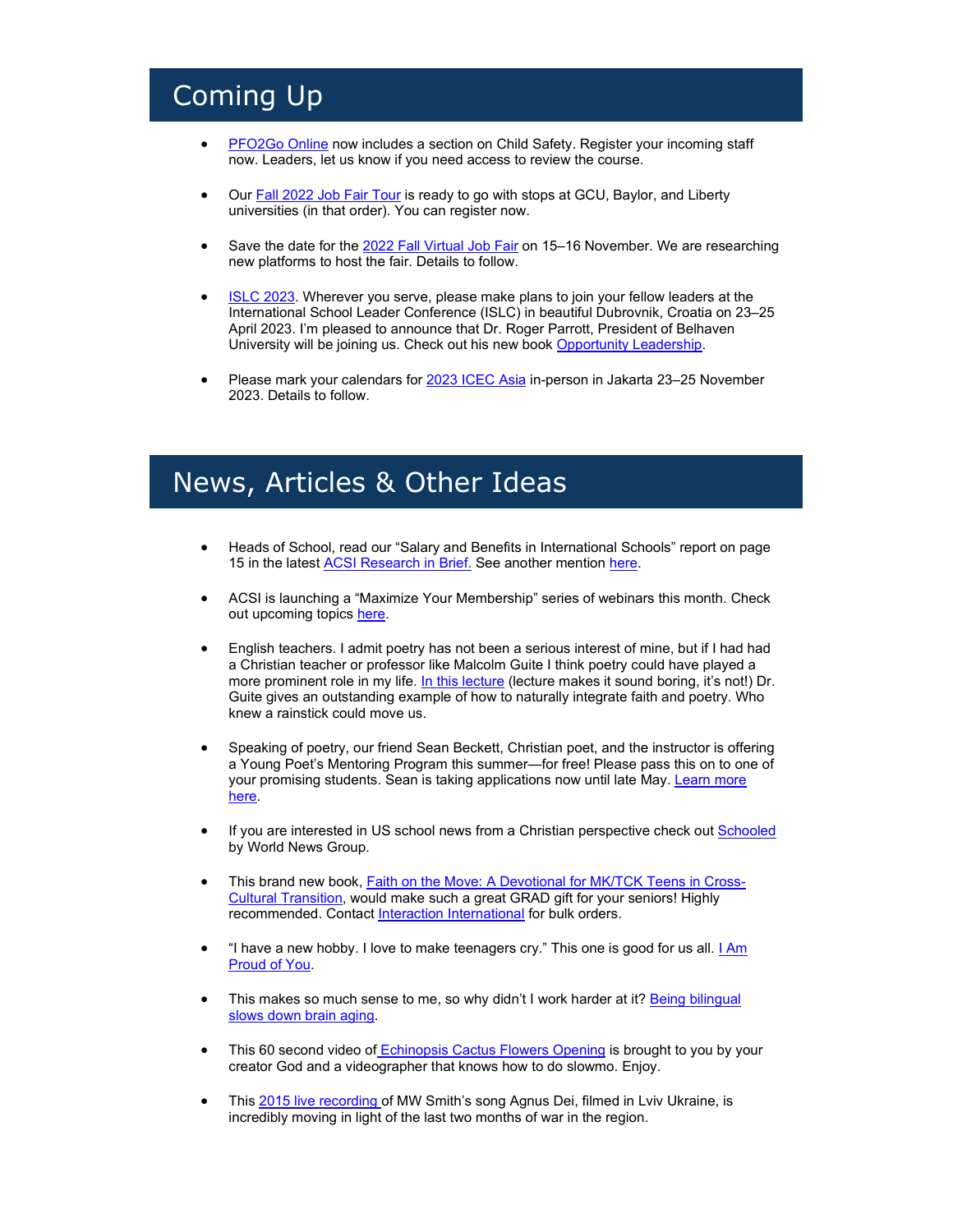- [Belhaven University](http://link.acsi.org/c/7/eyJhaSI6ODcyOTMzMTMsImUiOiJ0aW1fc2h1bWFuQGFjc2kub3JnIiwicmkiOiJjb250YWN0LTViOGU4OGI4M2I2M2U4MTE4MGQwMDJiZmMwYTgwMTcyLWRhYjgyOTA0ZjFkMDQzNWY5MDAzMWJmMzBkMjkzZTUzIiwicnEiOiIwMi1iMjIxMjMtNTk5N2EzNTQ4ZTE5NDk1Zjg4N2VhYWQwZmRiOGFlNTUiLCJwaCI6bnVsbCwibSI6ZmFsc2UsInVpIjoiMjUiLCJ1biI6IiIsInUiOiJodHRwczovL3d3dy5iZWxoYXZlbi5lZHUvP19jbGRlZT14ajJrV1JrU0Zqa1lvVTF6d0lSaW9JRmdQQjhhNFU2S1BfalRBV1MwMC1NQ0k0RktENUdTb0xjSU8zRnltLUtXJnJlY2lwaWVudGlkPWNvbnRhY3QtNWI4ZTg4YjgzYjYzZTgxMTgwZDAwMmJmYzBhODAxNzItZGFiODI5MDRmMWQwNDM1ZjkwMDMxYmYzMGQyOTNlNTMmZXNpZD02Nzk4NGEzNy02NWM2LWVjMTEtODExYi0wMDBkM2EwMWNmZDMifQ/oy945-a-UFnpjBYrN03UBw) is offering an impressive undergrad scholarship for your [high school](http://link.acsi.org/c/7/eyJhaSI6ODcyOTMzMTMsImUiOiJ0aW1fc2h1bWFuQGFjc2kub3JnIiwicmkiOiJjb250YWN0LTViOGU4OGI4M2I2M2U4MTE4MGQwMDJiZmMwYTgwMTcyLWRhYjgyOTA0ZjFkMDQzNWY5MDAzMWJmMzBkMjkzZTUzIiwicnEiOiIwMi1iMjIxMjMtNTk5N2EzNTQ4ZTE5NDk1Zjg4N2VhYWQwZmRiOGFlNTUiLCJwaCI6bnVsbCwibSI6ZmFsc2UsInVpIjoiMjYiLCJ1biI6IiIsInUiOiJodHRwczovL3d3dy5hY3NpLm9yZy9kb2NzL2RlZmF1bHQtc291cmNlL2dsb2JhbC1pbnRlcm5hdGlvbmFsL3NuYXBzaG90LWFyY2hpdmUvYWNzaV9yYWNrY2FyZF9pbnRlcm5hdGlvbmFsLTEucGRmP3NmdnJzbj1jOTRmMzQ2Ml8yJl9jbGRlZT14ajJrV1JrU0Zqa1lvVTF6d0lSaW9JRmdQQjhhNFU2S1BfalRBV1MwMC1NQ0k0RktENUdTb0xjSU8zRnltLUtXJnJlY2lwaWVudGlkPWNvbnRhY3QtNWI4ZTg4YjgzYjYzZTgxMTgwZDAwMmJmYzBhODAxNzItZGFiODI5MDRmMWQwNDM1ZjkwMDMxYmYzMGQyOTNlNTMmZXNpZD02Nzk4NGEzNy02NWM2LWVjMTEtODExYi0wMDBkM2EwMWNmZDMifQ/QcvddaCDpRxULbztWIGbVg)  [graduates](http://link.acsi.org/c/7/eyJhaSI6ODcyOTMzMTMsImUiOiJ0aW1fc2h1bWFuQGFjc2kub3JnIiwicmkiOiJjb250YWN0LTViOGU4OGI4M2I2M2U4MTE4MGQwMDJiZmMwYTgwMTcyLWRhYjgyOTA0ZjFkMDQzNWY5MDAzMWJmMzBkMjkzZTUzIiwicnEiOiIwMi1iMjIxMjMtNTk5N2EzNTQ4ZTE5NDk1Zjg4N2VhYWQwZmRiOGFlNTUiLCJwaCI6bnVsbCwibSI6ZmFsc2UsInVpIjoiMjYiLCJ1biI6IiIsInUiOiJodHRwczovL3d3dy5hY3NpLm9yZy9kb2NzL2RlZmF1bHQtc291cmNlL2dsb2JhbC1pbnRlcm5hdGlvbmFsL3NuYXBzaG90LWFyY2hpdmUvYWNzaV9yYWNrY2FyZF9pbnRlcm5hdGlvbmFsLTEucGRmP3NmdnJzbj1jOTRmMzQ2Ml8yJl9jbGRlZT14ajJrV1JrU0Zqa1lvVTF6d0lSaW9JRmdQQjhhNFU2S1BfalRBV1MwMC1NQ0k0RktENUdTb0xjSU8zRnltLUtXJnJlY2lwaWVudGlkPWNvbnRhY3QtNWI4ZTg4YjgzYjYzZTgxMTgwZDAwMmJmYzBhODAxNzItZGFiODI5MDRmMWQwNDM1ZjkwMDMxYmYzMGQyOTNlNTMmZXNpZD02Nzk4NGEzNy02NWM2LWVjMTEtODExYi0wMDBkM2EwMWNmZDMifQ/QcvddaCDpRxULbztWIGbVg) and graduate scholarships fo[r your current faculty and leaders](http://link.acsi.org/c/7/eyJhaSI6ODcyOTMzMTMsImUiOiJ0aW1fc2h1bWFuQGFjc2kub3JnIiwicmkiOiJjb250YWN0LTViOGU4OGI4M2I2M2U4MTE4MGQwMDJiZmMwYTgwMTcyLWRhYjgyOTA0ZjFkMDQzNWY5MDAzMWJmMzBkMjkzZTUzIiwicnEiOiIwMi1iMjIxMjMtNTk5N2EzNTQ4ZTE5NDk1Zjg4N2VhYWQwZmRiOGFlNTUiLCJwaCI6bnVsbCwibSI6ZmFsc2UsInVpIjoiMjciLCJ1biI6IiIsInUiOiJodHRwczovL3d3dy5hY3NpLm9yZy9kb2NzL2RlZmF1bHQtc291cmNlL2dsb2JhbC1pbnRlcm5hdGlvbmFsL3NuYXBzaG90LWFyY2hpdmUvYWNzaV9yYWNrY2FyZF9mb3JfYWRtaW5pc3RyYXRvcnMtMS5wZGY_c2Z2cnNuPWNjODhmY2RiXzImX2NsZGVlPXhqMmtXUmtTRmprWW9VMXp3SVJpb0lGZ1BCOGE0VTZLUF9qVEFXUzAwLU1DSTRGS0Q1R1NvTGNJTzNGeW0tS1cmcmVjaXBpZW50aWQ9Y29udGFjdC01YjhlODhiODNiNjNlODExODBkMDAyYmZjMGE4MDE3Mi1kYWI4MjkwNGYxZDA0MzVmOTAwMzFiZjMwZDI5M2U1MyZlc2lkPTY3OTg0YTM3LTY1YzYtZWMxMS04MTFiLTAwMGQzYTAxY2ZkMyJ9/EUIrM1d2Hms11LsldK1Nog) seeking a M.Ed., EDS, or EDD.
- Last month we mentioned the [Oaks Christian Online's](http://link.acsi.org/c/7/eyJhaSI6ODcyOTMzMTMsImUiOiJ0aW1fc2h1bWFuQGFjc2kub3JnIiwicmkiOiJjb250YWN0LTViOGU4OGI4M2I2M2U4MTE4MGQwMDJiZmMwYTgwMTcyLWRhYjgyOTA0ZjFkMDQzNWY5MDAzMWJmMzBkMjkzZTUzIiwicnEiOiIwMi1iMjIxMjMtNTk5N2EzNTQ4ZTE5NDk1Zjg4N2VhYWQwZmRiOGFlNTUiLCJwaCI6bnVsbCwibSI6ZmFsc2UsInVpIjoiMjgiLCJ1biI6IiIsInUiOiJodHRwczovL3d3dy5vYWtzY2hyaXN0aWFub25saW5lLm9yZy9hY3NpLz9fY2xkZWU9eGoya1dSa1NGamtZb1UxendJUmlvSUZnUEI4YTRVNktQX2pUQVdTMDAtTUNJNEZLRDVHU29MY0lPM0Z5bS1LVyZyZWNpcGllbnRpZD1jb250YWN0LTViOGU4OGI4M2I2M2U4MTE4MGQwMDJiZmMwYTgwMTcyLWRhYjgyOTA0ZjFkMDQzNWY5MDAzMWJmMzBkMjkzZTUzJmVzaWQ9Njc5ODRhMzctNjVjNi1lYzExLTgxMWItMDAwZDNhMDFjZmQzIn0/yiZpXpvJf-OxSoBsVUhlGQ) online learning solutions. If this is interesting to you, please reach out to them and have am open conversation about your needs and how they can partner with you. [Contact them today.](http://link.acsi.org/c/7/eyJhaSI6ODcyOTMzMTMsImUiOiJ0aW1fc2h1bWFuQGFjc2kub3JnIiwicmkiOiJjb250YWN0LTViOGU4OGI4M2I2M2U4MTE4MGQwMDJiZmMwYTgwMTcyLWRhYjgyOTA0ZjFkMDQzNWY5MDAzMWJmMzBkMjkzZTUzIiwicnEiOiIwMi1iMjIxMjMtNTk5N2EzNTQ4ZTE5NDk1Zjg4N2VhYWQwZmRiOGFlNTUiLCJwaCI6bnVsbCwibSI6ZmFsc2UsInVpIjoiMjkiLCJ1biI6IiIsInUiOiJodHRwczovL3d3dy5vYWtzY2hyaXN0aWFub25saW5lLm9yZy9hY3NpLz9fY2xkZWU9eGoya1dSa1NGamtZb1UxendJUmlvSUZnUEI4YTRVNktQX2pUQVdTMDAtTUNJNEZLRDVHU29MY0lPM0Z5bS1LVyZyZWNpcGllbnRpZD1jb250YWN0LTViOGU4OGI4M2I2M2U4MTE4MGQwMDJiZmMwYTgwMTcyLWRhYjgyOTA0ZjFkMDQzNWY5MDAzMWJmMzBkMjkzZTUzJmVzaWQ9Njc5ODRhMzctNjVjNi1lYzExLTgxMWItMDAwZDNhMDFjZmQzIn0/qQWzMJDaT9DSjlbPHhAa1Q)

# Headship Openings Only

- Caspian Academy, Azerbaijan[. Learn more here.](http://link.acsi.org/c/7/eyJhaSI6ODcyOTMzMTMsImUiOiJ0aW1fc2h1bWFuQGFjc2kub3JnIiwicmkiOiJjb250YWN0LTViOGU4OGI4M2I2M2U4MTE4MGQwMDJiZmMwYTgwMTcyLWRhYjgyOTA0ZjFkMDQzNWY5MDAzMWJmMzBkMjkzZTUzIiwicnEiOiIwMi1iMjIxMjMtNTk5N2EzNTQ4ZTE5NDk1Zjg4N2VhYWQwZmRiOGFlNTUiLCJwaCI6bnVsbCwibSI6ZmFsc2UsInVpIjoiMzAiLCJ1biI6IiIsInUiOiJodHRwczovL3d3dy5nbG9iYWxzY2hvb2xzZWFyY2hlcy5vcmcvbGVhZGVyc2hpcC1zZWFyY2hlcy9oZWFkLW9mLXNjaG9vbC1jYXNwaWFuLWFjYWRlbXktYXplcmJhaWphbj9fY2xkZWU9eGoya1dSa1NGamtZb1UxendJUmlvSUZnUEI4YTRVNktQX2pUQVdTMDAtTUNJNEZLRDVHU29MY0lPM0Z5bS1LVyZyZWNpcGllbnRpZD1jb250YWN0LTViOGU4OGI4M2I2M2U4MTE4MGQwMDJiZmMwYTgwMTcyLWRhYjgyOTA0ZjFkMDQzNWY5MDAzMWJmMzBkMjkzZTUzJmVzaWQ9Njc5ODRhMzctNjVjNi1lYzExLTgxMWItMDAwZDNhMDFjZmQzIn0/VNEEuW80fd6UU4fk9QopzA)
- **NEW.** Crossroads Christian Academy, Panama. Learn more here.
- El Camino Academy, Bogota, Colombia. [Learn more here.](http://link.acsi.org/c/7/eyJhaSI6ODcyOTMzMTMsImUiOiJ0aW1fc2h1bWFuQGFjc2kub3JnIiwicmkiOiJjb250YWN0LTViOGU4OGI4M2I2M2U4MTE4MGQwMDJiZmMwYTgwMTcyLWRhYjgyOTA0ZjFkMDQzNWY5MDAzMWJmMzBkMjkzZTUzIiwicnEiOiIwMi1iMjIxMjMtNTk5N2EzNTQ4ZTE5NDk1Zjg4N2VhYWQwZmRiOGFlNTUiLCJwaCI6bnVsbCwibSI6ZmFsc2UsInVpIjoiMzIiLCJ1biI6IiIsInUiOiJodHRwczovL3d3dy5nbG9iYWxzY2hvb2xzZWFyY2hlcy5vcmcvbGVhZGVyc2hpcC1zZWFyY2hlcy9nZW5lcmFsLWRpcmVjdG9yLWJvZ290YS1jb2xvbWJpYT9fY2xkZWU9eGoya1dSa1NGamtZb1UxendJUmlvSUZnUEI4YTRVNktQX2pUQVdTMDAtTUNJNEZLRDVHU29MY0lPM0Z5bS1LVyZyZWNpcGllbnRpZD1jb250YWN0LTViOGU4OGI4M2I2M2U4MTE4MGQwMDJiZmMwYTgwMTcyLWRhYjgyOTA0ZjFkMDQzNWY5MDAzMWJmMzBkMjkzZTUzJmVzaWQ9Njc5ODRhMzctNjVjNi1lYzExLTgxMWItMDAwZDNhMDFjZmQzIn0/qhpx-ba-GsW6CmhF6Fjdzw)
- Evangelical Christian Academy, Spain. [Learn more here.](http://link.acsi.org/c/7/eyJhaSI6ODcyOTMzMTMsImUiOiJ0aW1fc2h1bWFuQGFjc2kub3JnIiwicmkiOiJjb250YWN0LTViOGU4OGI4M2I2M2U4MTE4MGQwMDJiZmMwYTgwMTcyLWRhYjgyOTA0ZjFkMDQzNWY5MDAzMWJmMzBkMjkzZTUzIiwicnEiOiIwMi1iMjIxMjMtNTk5N2EzNTQ4ZTE5NDk1Zjg4N2VhYWQwZmRiOGFlNTUiLCJwaCI6bnVsbCwibSI6ZmFsc2UsInVpIjoiMzMiLCJ1biI6IiIsInUiOiJodHRwczovL25ldy5lY2FzcGFpbi5jb20vdGhlLWRpcmVjdG9yLW9mLXRoZS1ldmFuZ2VsaWNhbC1jaHJpc3RpYW4tYWNhZGVteS8_X2NsZGVlPXhqMmtXUmtTRmprWW9VMXp3SVJpb0lGZ1BCOGE0VTZLUF9qVEFXUzAwLU1DSTRGS0Q1R1NvTGNJTzNGeW0tS1cmcmVjaXBpZW50aWQ9Y29udGFjdC01YjhlODhiODNiNjNlODExODBkMDAyYmZjMGE4MDE3Mi1kYWI4MjkwNGYxZDA0MzVmOTAwMzFiZjMwZDI5M2U1MyZlc2lkPTY3OTg0YTM3LTY1YzYtZWMxMS04MTFiLTAwMGQzYTAxY2ZkMyJ9/9_T2gV1BMS3mfbUNL98jag)
- Faith International Academy, Philippines[. Learn more here.](http://link.acsi.org/c/7/eyJhaSI6ODcyOTMzMTMsImUiOiJ0aW1fc2h1bWFuQGFjc2kub3JnIiwicmkiOiJjb250YWN0LTViOGU4OGI4M2I2M2U4MTE4MGQwMDJiZmMwYTgwMTcyLWRhYjgyOTA0ZjFkMDQzNWY5MDAzMWJmMzBkMjkzZTUzIiwicnEiOiIwMi1iMjIxMjMtNTk5N2EzNTQ4ZTE5NDk1Zjg4N2VhYWQwZmRiOGFlNTUiLCJwaCI6bnVsbCwibSI6ZmFsc2UsInVpIjoiMzQiLCJ1biI6IiIsInUiOiJodHRwczovL2RvY3MuZ29vZ2xlLmNvbS9kb2N1bWVudC9kLzFZOEpZNC1fVG5nTlhPZWZLd1JvMGNMUXdvd2Q3UV9WZnVRT1JiTkN4djNNL2VkaXQ_X2NsZGVlPXhqMmtXUmtTRmprWW9VMXp3SVJpb0lGZ1BCOGE0VTZLUF9qVEFXUzAwLU1DSTRGS0Q1R1NvTGNJTzNGeW0tS1cmcmVjaXBpZW50aWQ9Y29udGFjdC01YjhlODhiODNiNjNlODExODBkMDAyYmZjMGE4MDE3Mi1kYWI4MjkwNGYxZDA0MzVmOTAwMzFiZjMwZDI5M2U1MyZlc2lkPTY3OTg0YTM3LTY1YzYtZWMxMS04MTFiLTAwMGQzYTAxY2ZkMyJ9/ZP2BgPtoth2dToXX9oz2Zg)
- International School of Lima, Peru[. Learn more here.](http://link.acsi.org/c/7/eyJhaSI6ODcyOTMzMTMsImUiOiJ0aW1fc2h1bWFuQGFjc2kub3JnIiwicmkiOiJjb250YWN0LTViOGU4OGI4M2I2M2U4MTE4MGQwMDJiZmMwYTgwMTcyLWRhYjgyOTA0ZjFkMDQzNWY5MDAzMWJmMzBkMjkzZTUzIiwicnEiOiIwMi1iMjIxMjMtNTk5N2EzNTQ4ZTE5NDk1Zjg4N2VhYWQwZmRiOGFlNTUiLCJwaCI6bnVsbCwibSI6ZmFsc2UsInVpIjoiMzUiLCJ1biI6IiIsInUiOiJodHRwczovL3d3dy5uaWNzLm9yZy9jYXJlZXItb3Bwb3J0dW5pdGllcy9pbnRlcm5hdGlvbmFsLWNocmlzdGlhbi1zY2hvb2wtbGltYS9hZG1pbmlzdHJhdG9yLXNjaG9vbC1kaXJlY3Rvci0yLz9fY2xkZWU9eGoya1dSa1NGamtZb1UxendJUmlvSUZnUEI4YTRVNktQX2pUQVdTMDAtTUNJNEZLRDVHU29MY0lPM0Z5bS1LVyZyZWNpcGllbnRpZD1jb250YWN0LTViOGU4OGI4M2I2M2U4MTE4MGQwMDJiZmMwYTgwMTcyLWRhYjgyOTA0ZjFkMDQzNWY5MDAzMWJmMzBkMjkzZTUzJmVzaWQ9Njc5ODRhMzctNjVjNi1lYzExLTgxMWItMDAwZDNhMDFjZmQzIn0/J-tfLQ1L8g43H9_U41sJlA)
- Holy Lands Ministry Schools, Israel. [Learn more here.](http://link.acsi.org/c/7/eyJhaSI6ODcyOTMzMTMsImUiOiJ0aW1fc2h1bWFuQGFjc2kub3JnIiwicmkiOiJjb250YWN0LTViOGU4OGI4M2I2M2U4MTE4MGQwMDJiZmMwYTgwMTcyLWRhYjgyOTA0ZjFkMDQzNWY5MDAzMWJmMzBkMjkzZTUzIiwicnEiOiIwMi1iMjIxMjMtNTk5N2EzNTQ4ZTE5NDk1Zjg4N2VhYWQwZmRiOGFlNTUiLCJwaCI6bnVsbCwibSI6ZmFsc2UsInVpIjoiMzYiLCJ1biI6IiIsInUiOiJodHRwczovL3d3dy5nbG9iYWxzY2hvb2xzZWFyY2hlcy5vcmcvbGVhZGVyc2hpcC1zZWFyY2hlcy9leGVjdXRpdmUtZGlyZWN0b3ItaG9seS1sYW5kLW1pbmlzdHJpZXMtc2Nob29scy1wYWxlc3RpbmU_X2NsZGVlPXhqMmtXUmtTRmprWW9VMXp3SVJpb0lGZ1BCOGE0VTZLUF9qVEFXUzAwLU1DSTRGS0Q1R1NvTGNJTzNGeW0tS1cmcmVjaXBpZW50aWQ9Y29udGFjdC01YjhlODhiODNiNjNlODExODBkMDAyYmZjMGE4MDE3Mi1kYWI4MjkwNGYxZDA0MzVmOTAwMzFiZjMwZDI5M2U1MyZlc2lkPTY3OTg0YTM3LTY1YzYtZWMxMS04MTFiLTAwMGQzYTAxY2ZkMyJ9/8VvzbC63IUv8DbXH3I6iaw)
- Hope Academy, Bishkek. [Learn more here.](http://link.acsi.org/c/7/eyJhaSI6ODcyOTMzMTMsImUiOiJ0aW1fc2h1bWFuQGFjc2kub3JnIiwicmkiOiJjb250YWN0LTViOGU4OGI4M2I2M2U4MTE4MGQwMDJiZmMwYTgwMTcyLWRhYjgyOTA0ZjFkMDQzNWY5MDAzMWJmMzBkMjkzZTUzIiwicnEiOiIwMi1iMjIxMjMtNTk5N2EzNTQ4ZTE5NDk1Zjg4N2VhYWQwZmRiOGFlNTUiLCJwaCI6bnVsbCwibSI6ZmFsc2UsInVpIjoiMzciLCJ1biI6IiIsInUiOiJodHRwczovL3d3dy5nbG9iYWxzY2hvb2xzZWFyY2hlcy5vcmcvbGVhZGVyc2hpcC1zZWFyY2hlcy9kaXJlY3Rvci1iaXNoa2VrLWt5cmd5ei1yZXB1YmxpYz9fY2xkZWU9eGoya1dSa1NGamtZb1UxendJUmlvSUZnUEI4YTRVNktQX2pUQVdTMDAtTUNJNEZLRDVHU29MY0lPM0Z5bS1LVyZyZWNpcGllbnRpZD1jb250YWN0LTViOGU4OGI4M2I2M2U4MTE4MGQwMDJiZmMwYTgwMTcyLWRhYjgyOTA0ZjFkMDQzNWY5MDAzMWJmMzBkMjkzZTUzJmVzaWQ9Njc5ODRhMzctNjVjNi1lYzExLTgxMWItMDAwZDNhMDFjZmQzIn0/c9wJTD8jFXqvNym891-qEQ)
- **NEW**. Lazarus Academy, Honduras. Learn more here.
- Quisqueya Christian School, Haiti. [Learn more here.](http://link.acsi.org/c/7/eyJhaSI6ODcyOTMzMTMsImUiOiJ0aW1fc2h1bWFuQGFjc2kub3JnIiwicmkiOiJjb250YWN0LTViOGU4OGI4M2I2M2U4MTE4MGQwMDJiZmMwYTgwMTcyLWRhYjgyOTA0ZjFkMDQzNWY5MDAzMWJmMzBkMjkzZTUzIiwicnEiOiIwMi1iMjIxMjMtNTk5N2EzNTQ4ZTE5NDk1Zjg4N2VhYWQwZmRiOGFlNTUiLCJwaCI6bnVsbCwibSI6ZmFsc2UsInVpIjoiMzkiLCJ1biI6IiIsInUiOiJodHRwczovL3d3dy5nbG9iYWxzY2hvb2xzZWFyY2hlcy5vcmcvbGVhZGVyc2hpcC1zZWFyY2hlcy9oZWFkLW9mLXNjaG9vbC1wb3J0LWF1LXByaW5jZS1oYWl0aT9fY2xkZWU9eGoya1dSa1NGamtZb1UxendJUmlvSUZnUEI4YTRVNktQX2pUQVdTMDAtTUNJNEZLRDVHU29MY0lPM0Z5bS1LVyZyZWNpcGllbnRpZD1jb250YWN0LTViOGU4OGI4M2I2M2U4MTE4MGQwMDJiZmMwYTgwMTcyLWRhYjgyOTA0ZjFkMDQzNWY5MDAzMWJmMzBkMjkzZTUzJmVzaWQ9Njc5ODRhMzctNjVjNi1lYzExLTgxMWItMDAwZDNhMDFjZmQzIn0/AUHGcOz-GxPsPfcRK8vgoQ)
- Ukarumpa International Academy, Papua New Guinea[. Learn more here.](http://link.acsi.org/c/7/eyJhaSI6ODcyOTMzMTMsImUiOiJ0aW1fc2h1bWFuQGFjc2kub3JnIiwicmkiOiJjb250YWN0LTViOGU4OGI4M2I2M2U4MTE4MGQwMDJiZmMwYTgwMTcyLWRhYjgyOTA0ZjFkMDQzNWY5MDAzMWJmMzBkMjkzZTUzIiwicnEiOiIwMi1iMjIxMjMtNTk5N2EzNTQ4ZTE5NDk1Zjg4N2VhYWQwZmRiOGFlNTUiLCJwaCI6bnVsbCwibSI6ZmFsc2UsInVpIjoiNDAiLCJ1biI6IiIsInUiOiJodHRwczovL3VrYXJ1bXBhaW50ZXJuYXRpb25hbHNjaG9vbC5vcmcvc2VydmUtYXQtdWlzLz9fY2xkZWU9eGoya1dSa1NGamtZb1UxendJUmlvSUZnUEI4YTRVNktQX2pUQVdTMDAtTUNJNEZLRDVHU29MY0lPM0Z5bS1LVyZyZWNpcGllbnRpZD1jb250YWN0LTViOGU4OGI4M2I2M2U4MTE4MGQwMDJiZmMwYTgwMTcyLWRhYjgyOTA0ZjFkMDQzNWY5MDAzMWJmMzBkMjkzZTUzJmVzaWQ9Njc5ODRhMzctNjVjNi1lYzExLTgxMWItMDAwZDNhMDFjZmQzIn0/RucWLjgGDwQdzVTH-_uKHw)
- **NEW**. Bandung Alliance Intercultural School, Indonesia. Learn more here.

The ACSI job board is currently showing nearly 250 international <u>job openings</u>.

If you have a head of school opening coming up, please let me know. Be sure to check our [member school vacancy pages](http://link.acsi.org/c/7/eyJhaSI6ODcyOTMzMTMsImUiOiJ0aW1fc2h1bWFuQGFjc2kub3JnIiwicmkiOiJjb250YWN0LTViOGU4OGI4M2I2M2U4MTE4MGQwMDJiZmMwYTgwMTcyLWRhYjgyOTA0ZjFkMDQzNWY5MDAzMWJmMzBkMjkzZTUzIiwicnEiOiIwMi1iMjIxMjMtNTk5N2EzNTQ4ZTE5NDk1Zjg4N2VhYWQwZmRiOGFlNTUiLCJwaCI6bnVsbCwibSI6ZmFsc2UsInVpIjoiNDMiLCJ1biI6IiIsInUiOiJodHRwczovL2NvbW11bml0eS5hY3NpLm9yZy9nbG9iYWwvaW50ZXJuYXRpb25hbC9pc2otdmFjP19jbGRlZT14ajJrV1JrU0Zqa1lvVTF6d0lSaW9JRmdQQjhhNFU2S1BfalRBV1MwMC1NQ0k0RktENUdTb0xjSU8zRnltLUtXJnJlY2lwaWVudGlkPWNvbnRhY3QtNWI4ZTg4YjgzYjYzZTgxMTgwZDAwMmJmYzBhODAxNzItZGFiODI5MDRmMWQwNDM1ZjkwMDMxYmYzMGQyOTNlNTMmZXNpZD02Nzk4NGEzNy02NWM2LWVjMTEtODExYi0wMDBkM2EwMWNmZDMifQ/N7RAYNo4wizfR5oIXFrgYw) as well as th[e ACSI Job Board.](http://link.acsi.org/c/7/eyJhaSI6ODcyOTMzMTMsImUiOiJ0aW1fc2h1bWFuQGFjc2kub3JnIiwicmkiOiJjb250YWN0LTViOGU4OGI4M2I2M2U4MTE4MGQwMDJiZmMwYTgwMTcyLWRhYjgyOTA0ZjFkMDQzNWY5MDAzMWJmMzBkMjkzZTUzIiwicnEiOiIwMi1iMjIxMjMtNTk5N2EzNTQ4ZTE5NDk1Zjg4N2VhYWQwZmRiOGFlNTUiLCJwaCI6bnVsbCwibSI6ZmFsc2UsInVpIjoiNDQiLCJ1biI6IiIsInUiOiJodHRwczovL2NhcmVlcnMuYWNzaS5vcmcvP19jbGRlZT14ajJrV1JrU0Zqa1lvVTF6d0lSaW9JRmdQQjhhNFU2S1BfalRBV1MwMC1NQ0k0RktENUdTb0xjSU8zRnltLUtXJnJlY2lwaWVudGlkPWNvbnRhY3QtNWI4ZTg4YjgzYjYzZTgxMTgwZDAwMmJmYzBhODAxNzItZGFiODI5MDRmMWQwNDM1ZjkwMDMxYmYzMGQyOTNlNTMmZXNpZD02Nzk4NGEzNy02NWM2LWVjMTEtODExYi0wMDBkM2EwMWNmZDMifQ/-rFazvNIIb17iqKVVVDrvQ)

# ACSI Announcements



There are only about 100 seats left for FSi Chicago in West Brook, IL. June 21- 23! Make plans to join us for a transformative experience and then stay for a personal vacation while visiting Navy Pier or other fun sites[. Register now.](http://link.acsi.org/c/7/eyJhaSI6ODcyOTMzMTMsImUiOiJ0aW1fc2h1bWFuQGFjc2kub3JnIiwicmkiOiJjb250YWN0LTViOGU4OGI4M2I2M2U4MTE4MGQwMDJiZmMwYTgwMTcyLWRhYjgyOTA0ZjFkMDQzNWY5MDAzMWJmMzBkMjkzZTUzIiwicnEiOiIwMi1iMjIxMjMtNTk5N2EzNTQ4ZTE5NDk1Zjg4N2VhYWQwZmRiOGFlNTUiLCJwaCI6bnVsbCwibSI6ZmFsc2UsInVpIjoiNDciLCJ1biI6IiIsInUiOiJodHRwczovL3d3dy5hY3NpLm9yZy9mbG91cmlzaGluZy1zY2hvb2xzLWluc3RpdHV0ZT9fY2xkZWU9eGoya1dSa1NGamtZb1UxendJUmlvSUZnUEI4YTRVNktQX2pUQVdTMDAtTUNJNEZLRDVHU29MY0lPM0Z5bS1LVyZyZWNpcGllbnRpZD1jb250YWN0LTViOGU4OGI4M2I2M2U4MTE4MGQwMDJiZmMwYTgwMTcyLWRhYjgyOTA0ZjFkMDQzNWY5MDAzMWJmMzBkMjkzZTUzJmVzaWQ9Njc5ODRhMzctNjVjNi1lYzExLTgxMWItMDAwZDNhMDFjZmQzIn0/rDALqYRkdAPtxRRFpMBcqA)





Watch for your ACSI School Membership Renewal email arriving in June! To prepare for renewal season, please update your enrollment numbers and key school contacts. We now have a short video [tutorial](http://link.acsi.org/c/7/eyJhaSI6ODcyOTMzMTMsImUiOiJ0aW1fc2h1bWFuQGFjc2kub3JnIiwicmkiOiJjb250YWN0LTViOGU4OGI4M2I2M2U4MTE4MGQwMDJiZmMwYTgwMTcyLWRhYjgyOTA0ZjFkMDQzNWY5MDAzMWJmMzBkMjkzZTUzIiwicnEiOiIwMi1iMjIxMjMtNTk5N2EzNTQ4ZTE5NDk1Zjg4N2VhYWQwZmRiOGFlNTUiLCJwaCI6bnVsbCwibSI6ZmFsc2UsInVpIjoiNTMiLCJ1biI6IiIsInUiOiJodHRwczovL3ZpbWVvLmNvbS83MDA0OTc3MzE_X2NsZGVlPXhqMmtXUmtTRmprWW9VMXp3SVJpb0lGZ1BCOGE0VTZLUF9qVEFXUzAwLU1DSTRGS0Q1R1NvTGNJTzNGeW0tS1cmcmVjaXBpZW50aWQ9Y29udGFjdC01YjhlODhiODNiNjNlODExODBkMDAyYmZjMGE4MDE3Mi1kYWI4MjkwNGYxZDA0MzVmOTAwMzFiZjMwZDI5M2U1MyZlc2lkPTY3OTg0YTM3LTY1YzYtZWMxMS04MTFiLTAwMGQzYTAxY2ZkMyJ9/qdgGaODqGNIDr4qau31QYw) available to assist you. You may also download the PDF User Guide</u>. If you need assistance or have questions, please contact the ACSI Care Team.

Also, consider **Gifting ACSI Individual Memberships** to retiring educators so that they can stay connected. Learn more [here.](http://link.acsi.org/c/7/eyJhaSI6ODcyOTMzMTMsImUiOiJ0aW1fc2h1bWFuQGFjc2kub3JnIiwicmkiOiJjb250YWN0LTViOGU4OGI4M2I2M2U4MTE4MGQwMDJiZmMwYTgwMTcyLWRhYjgyOTA0ZjFkMDQzNWY5MDAzMWJmMzBkMjkzZTUzIiwicnEiOiIwMi1iMjIxMjMtNTk5N2EzNTQ4ZTE5NDk1Zjg4N2VhYWQwZmRiOGFlNTUiLCJwaCI6bnVsbCwibSI6ZmFsc2UsInVpIjoiNTUiLCJ1biI6IiIsInUiOiJodHRwczovL3d3dy5hY3NpLm9yZy9tZW1iZXJzaGlwL2pvaW4tYWNzaS9pbmRpdmlkdWFsLW1lbWJlcnNoaXA_X2NsZGVlPXhqMmtXUmtTRmprWW9VMXp3SVJpb0lGZ1BCOGE0VTZLUF9qVEFXUzAwLU1DSTRGS0Q1R1NvTGNJTzNGeW0tS1cmcmVjaXBpZW50aWQ9Y29udGFjdC01YjhlODhiODNiNjNlODExODBkMDAyYmZjMGE4MDE3Mi1kYWI4MjkwNGYxZDA0MzVmOTAwMzFiZjMwZDI5M2U1MyZlc2lkPTY3OTg0YTM3LTY1YzYtZWMxMS04MTFiLTAwMGQzYTAxY2ZkMyJ9/skkNoBDer8ADBRSaXlCcrg)